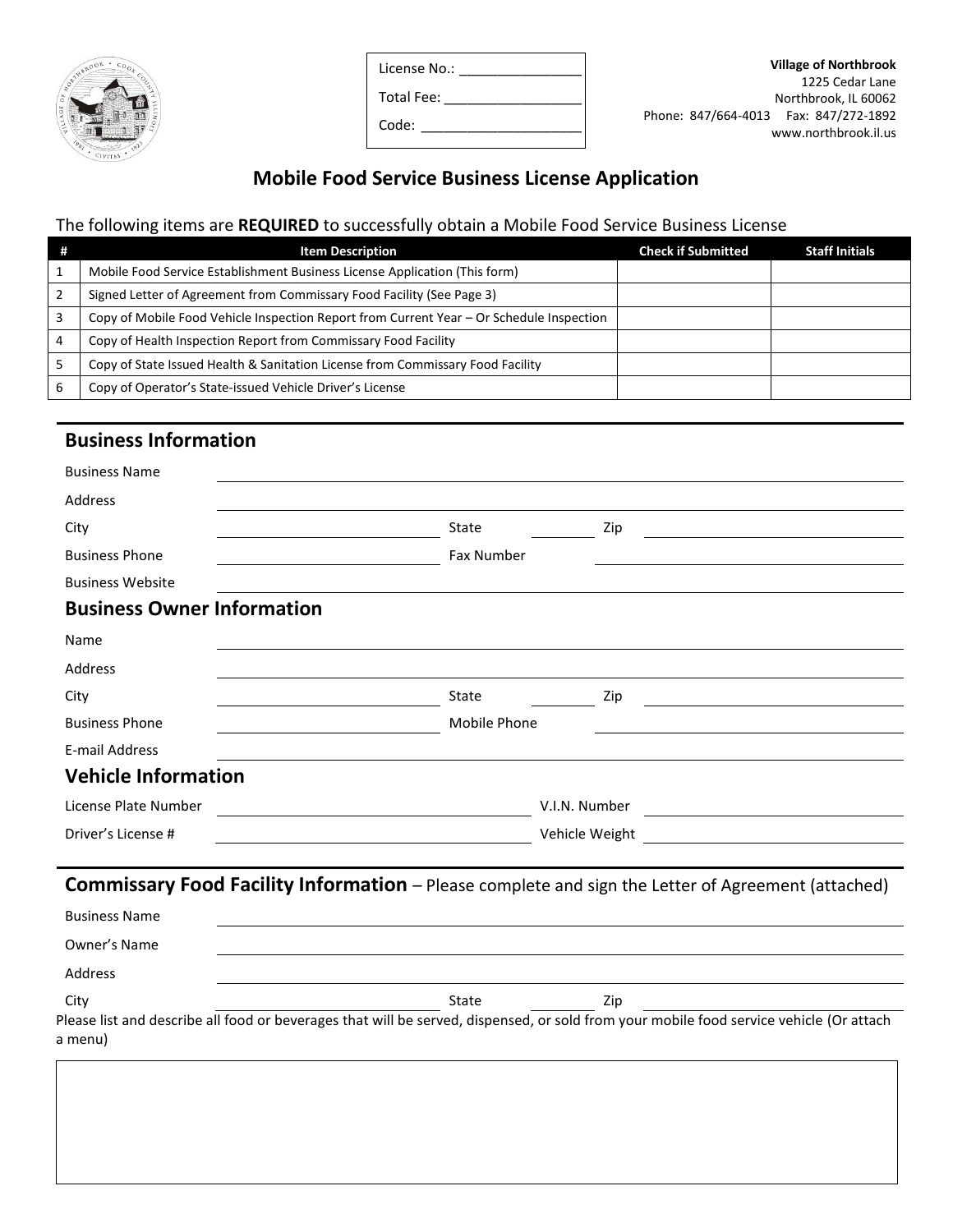#### **Areas of Operation**

Please list all stops in Northbrook or describe general area you will be operating (Or attach a route sheet)

| Location/Intersection/Street | Date(s) | <b>Time</b> |
|------------------------------|---------|-------------|
|                              |         |             |
|                              |         |             |
|                              |         |             |
|                              |         |             |
|                              |         |             |
|                              |         |             |
|                              |         |             |
|                              |         |             |
|                              |         |             |
|                              |         |             |
|                              |         |             |
|                              |         |             |

**Certification -** Falsification or omission of any information on this application may be grounds for denial or revocation.

| Has the applicant(s) ever been convicted of or pleaded no contest to a crime of moral turpitude?                                                                                        | $\Box$ No $\Box$ Yes |  |
|-----------------------------------------------------------------------------------------------------------------------------------------------------------------------------------------|----------------------|--|
| Has the applicant(s) ever been convicted of a felony or unsuccessfully defended a criminal or civil<br>proceedings charging fraud, misrepresentation, or unscrupulous business conduct? | $\Box$ No $\Box$ Yes |  |

### **Affidavit**

I (We) swear and affirm that I (we) will not violate any of the Ordinances of this Village or the laws of the State of Illinois or of the United States of America in the conduct of the place of business described in this application and that the statements contained in this application are true and correct to the best of my knowledge and belief.

| Date | Signature of Owner   |  |
|------|----------------------|--|
| Date | Signature of Manager |  |

#### **FOR OFFICE USE ONLY**

| <b>Risk Type Classification</b> | Type $  $ $  $<br>Type I | Type III   Total Fees |           |  |
|---------------------------------|--------------------------|-----------------------|-----------|--|
| Commissary Establishment #      |                          | <b>INSP Report</b>    | No<br>Yes |  |
| Date Paid                       |                          | <b>Receipt Number</b> |           |  |
| Sanitarian Approval             |                          | Date                  |           |  |